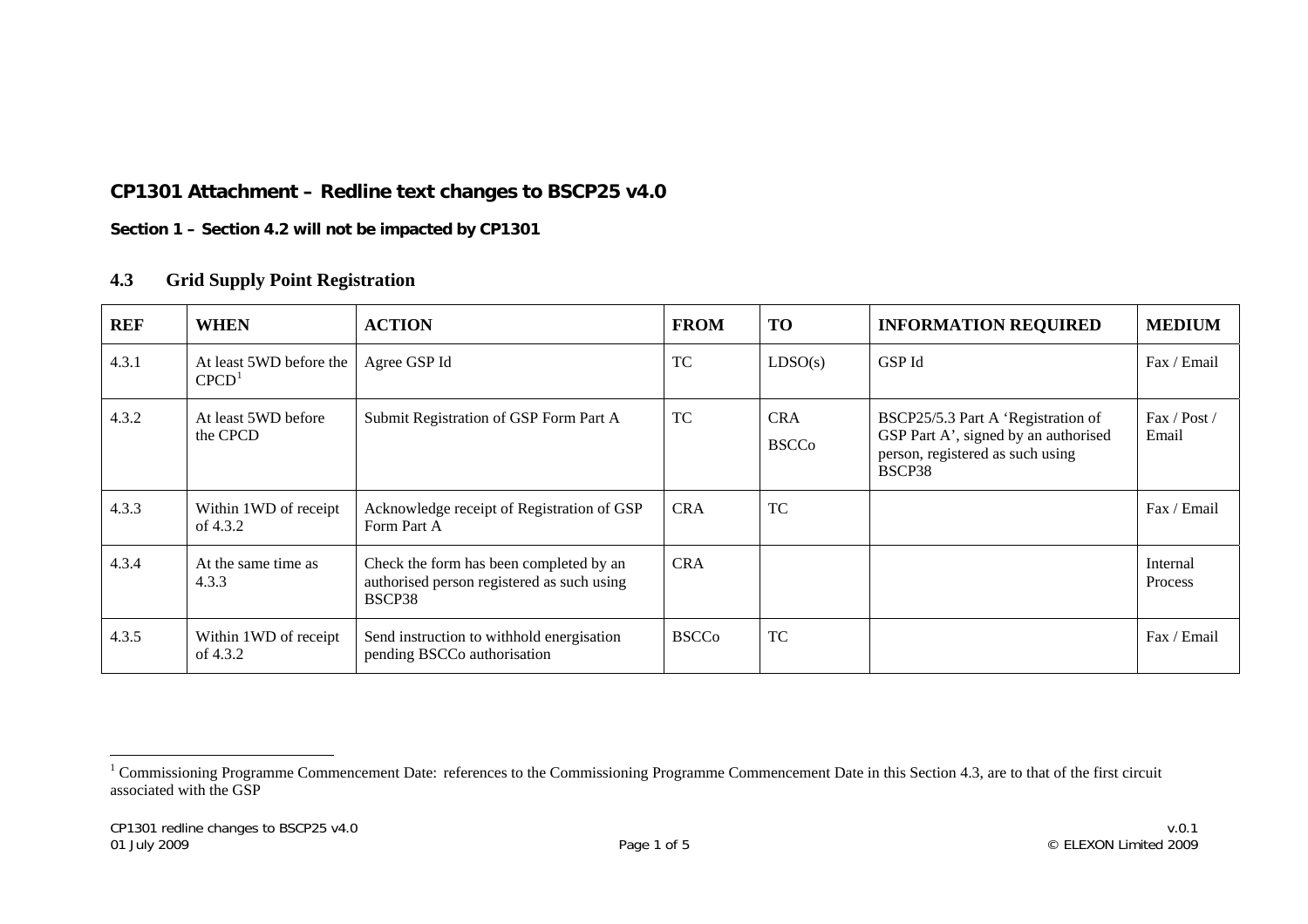| <b>REF</b> | <b>WHEN</b>                       | <b>ACTION</b>                                                                                                                                                                                                                                                                                                                                                                                                                                                                                                     | <b>FROM</b>          | TO                                                                      | <b>INFORMATION REQUIRED</b>                                                              | <b>MEDIUM</b>          |
|------------|-----------------------------------|-------------------------------------------------------------------------------------------------------------------------------------------------------------------------------------------------------------------------------------------------------------------------------------------------------------------------------------------------------------------------------------------------------------------------------------------------------------------------------------------------------------------|----------------------|-------------------------------------------------------------------------|------------------------------------------------------------------------------------------|------------------------|
| 4.3.6      | At the same time as<br>4.3.5      | Inform the relevant $LDSO(s)$ of $GSP$<br>registration<br>Request initial views regarding the allocation<br>of the GSP to a GSP Group from the relevant<br>$LDSO(s)2$ and TC.                                                                                                                                                                                                                                                                                                                                     | <b>BSCCo</b>         | LDSO(s)<br><b>TC</b>                                                    |                                                                                          | Fax / Email            |
| 4.3.7      | Within 2WD of 4.3.6               | Send initial views on the GSP allocation to a<br><b>GSP</b> Group                                                                                                                                                                                                                                                                                                                                                                                                                                                 | <b>TC</b><br>LDSO(s) | <b>BSCCo</b>                                                            |                                                                                          | Fax / Post /<br>Email  |
| 4.3.8      | Within 2WD of receipt<br>of 4.3.7 | Outline new GSP registration details to Parties<br>concerned and requests opinions on which GSP<br>Group the GSP should be allocated to with<br>reference to:<br>a) Effect of geographic factors in establishing<br>Daily Profile Co-efficients<br>b) Effect of the size of the GSP Group on GSP<br><b>Group Correction Factors</b><br>c) Effect of proximity of Boundary Points on<br>the value of Physical Notifications and Bid-<br>Offer Pairs to the TC submitted in relation to<br><b>Supplier BM Units</b> | <b>BSCCo</b>         | Relevant<br><b>LDSOs</b><br><b>TC</b><br>The Authority<br>All Suppliers | Consultation paper noting any views<br>already expressed by LDSO(s) and the<br><b>TC</b> | Email / BSC<br>Website |

<span id="page-1-0"></span><sup>&</sup>lt;sup>2</sup> Where the LDSO is operating out of area or it is a shared GSP, other impacted LDSO(s) should be approached for views.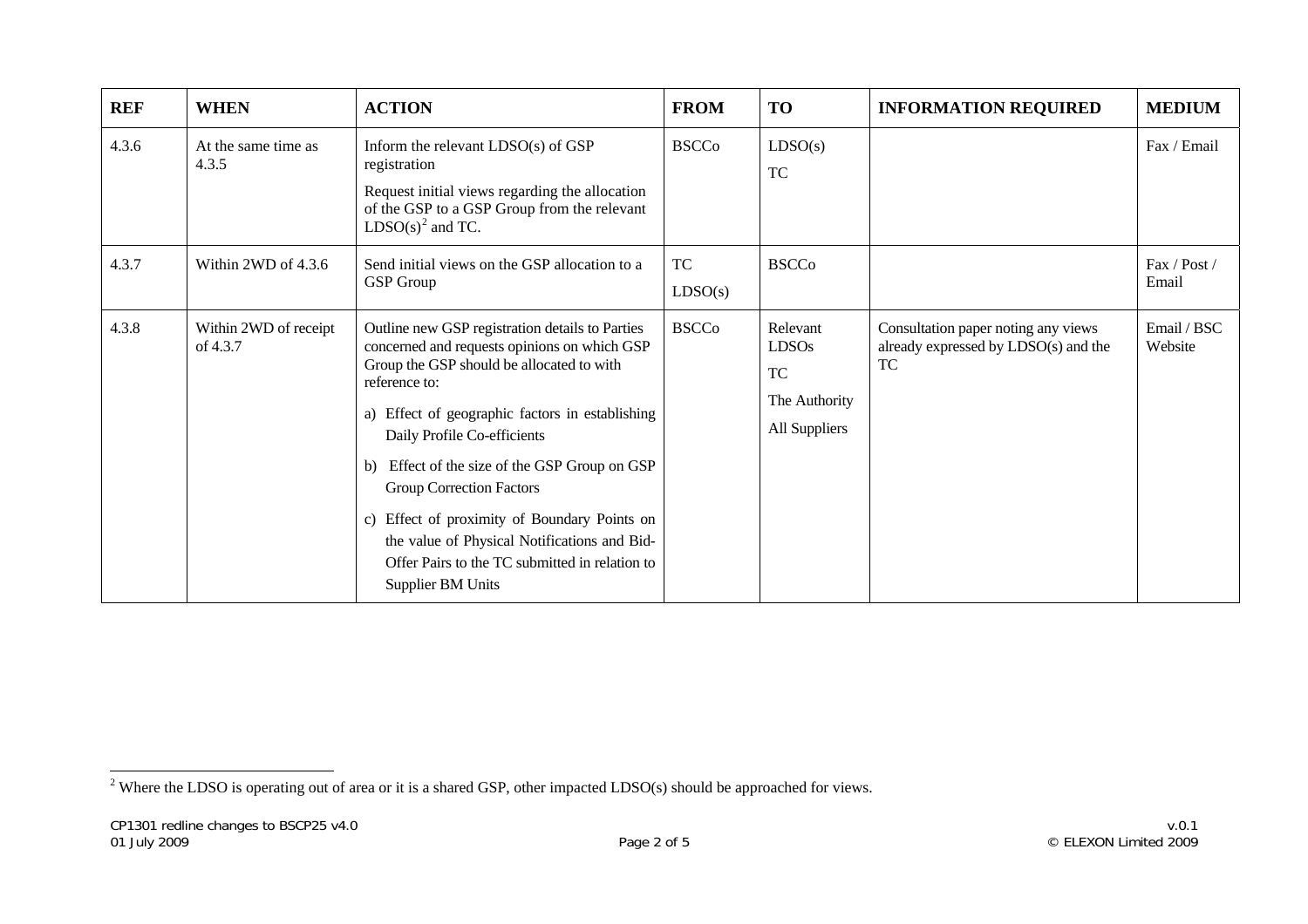| <b>REF</b> | <b>WHEN</b>                                                                           | <b>ACTION</b>                                                                                                                                        | <b>FROM</b>                                                                   | <b>TO</b>                        | <b>INFORMATION REQUIRED</b>                                                                                                                                                                                                                                                | <b>MEDIUM</b>         |
|------------|---------------------------------------------------------------------------------------|------------------------------------------------------------------------------------------------------------------------------------------------------|-------------------------------------------------------------------------------|----------------------------------|----------------------------------------------------------------------------------------------------------------------------------------------------------------------------------------------------------------------------------------------------------------------------|-----------------------|
| 4.3.9      | Within 10WD of 4.3.8                                                                  | Provide opinions as requested                                                                                                                        | Relevant<br><b>LDSOs</b><br><b>TC</b><br>The<br>Authority<br>All<br>Suppliers | <b>BSCCo</b>                     | Suggested revisions to the GSPs<br>comprised in a GSP Group or agreement/<br>disagreement to an LDSO/TC view with<br>reference to geographic factors, the size<br>of the GSP Group, the proximity of<br>Boundary Points and which GSP Group<br>the GSP should be allocated | Fax / Post /<br>Email |
| 4.3.10     | At next convenient<br>Panel meeting                                                   | Present a paper summarising registration<br>details for the GSP, opinions of Parties on the<br>GSP Group allocation and any other<br>recommendations | <b>BSCCo</b>                                                                  | Panel                            | Panel Paper                                                                                                                                                                                                                                                                | Internal<br>Process   |
| 4.3.11     | Within 1WD of the<br>Panel Meeting.                                                   | Notify of the Panel's decision on the<br>allocation of the GSP                                                                                       | <b>BSCCo</b>                                                                  | Relevant<br>LDSO(s)<br><b>TC</b> | Notification of Panel's decision                                                                                                                                                                                                                                           | Fax / Email           |
| 4.3.12     | At the same time as<br>4.3.11                                                         | Complete GSP Registration Form with the<br>allocated GSP Group ID and send the form to<br><b>CRA</b>                                                 | <b>BSCCo</b>                                                                  | <b>CRA</b>                       | BSCP25/5.3 'Registration of GSP',<br>signed by an authorised person,<br>registered as such using BSCP38                                                                                                                                                                    | Fax / Email           |
| 4.3.13     | Within 1WD of 4.3.12                                                                  | Acknowledge receipt of GSP Registration<br>Form                                                                                                      | <b>CRA</b>                                                                    | <b>BSCCo</b>                     | Acknowledge receipt                                                                                                                                                                                                                                                        | Fax / Email           |
| 4.3.14     | After 4.3.11 and at least<br>20WD prior to the<br>$EFD3$ of the associated<br>MSID(s) | Submit Aggregation Rules for the GSP and<br>GSP Group Metered Volume in accordance<br>with BSCP75                                                    | Nominated<br><b>LDSO</b>                                                      | <b>CDCA</b>                      | BSCP75/4.2 form signed by an<br>authorised person, registered as such<br>using BSCP38                                                                                                                                                                                      | Fax / Post /<br>Email |

<span id="page-2-0"></span><sup>&</sup>lt;sup>3</sup> The EFD must be on or before the agreed Energisation Date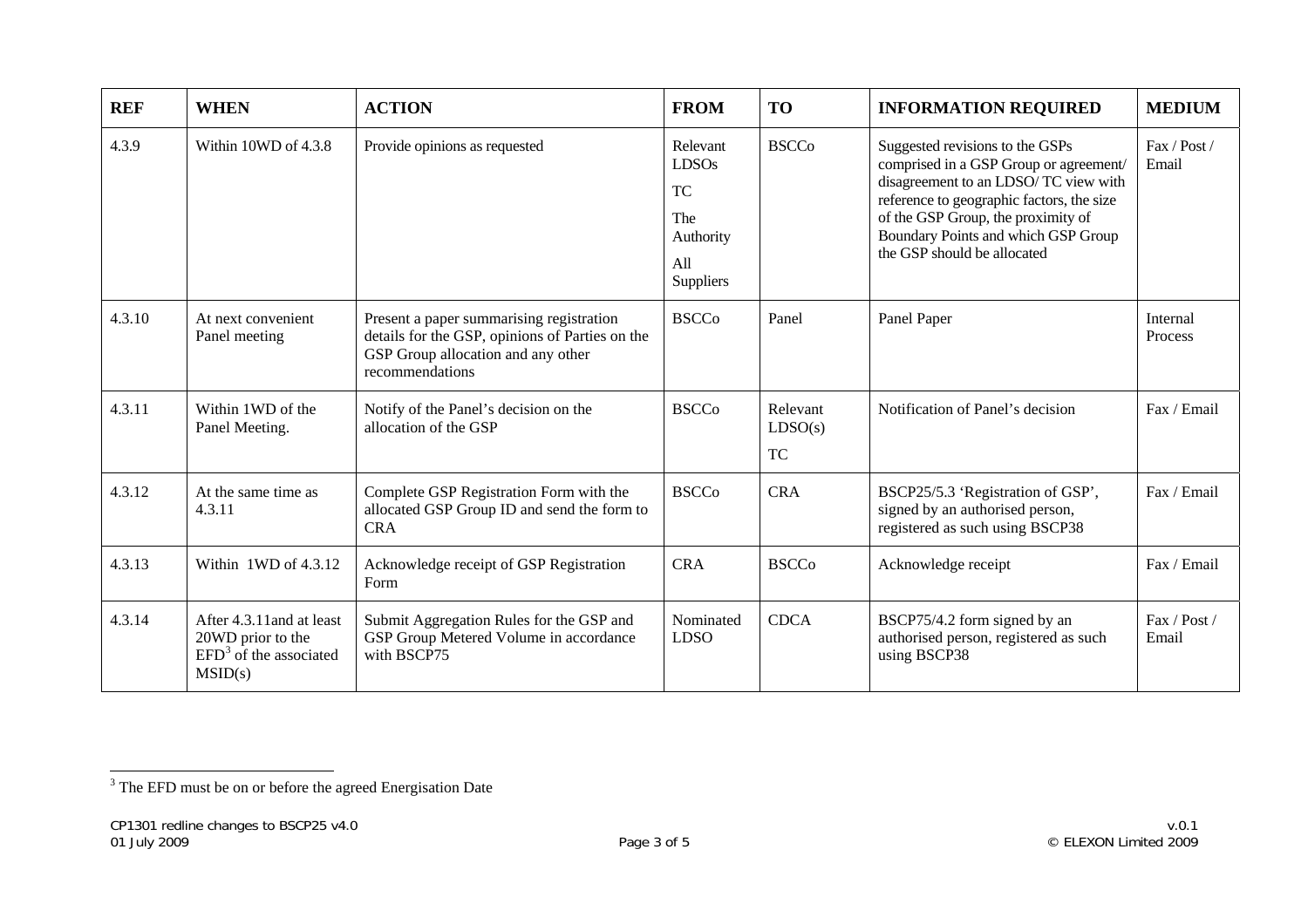| <b>REF</b> | <b>WHEN</b>                                                                        | <b>ACTION</b>                                                                                                                                                                                                                                                                                                                                                                                                                                            | <b>FROM</b>           | <b>TO</b>                  | <b>INFORMATION REQUIRED</b>                                                                                                                                                                                                                                 | <b>MEDIUM</b>         |
|------------|------------------------------------------------------------------------------------|----------------------------------------------------------------------------------------------------------------------------------------------------------------------------------------------------------------------------------------------------------------------------------------------------------------------------------------------------------------------------------------------------------------------------------------------------------|-----------------------|----------------------------|-------------------------------------------------------------------------------------------------------------------------------------------------------------------------------------------------------------------------------------------------------------|-----------------------|
| 4.3.15     | After 4.3.11 and at least<br>20WD prior to the EFD<br>of the associated<br>MSID(s) | <b>Submit Metering System Registration Forms</b><br>in accordance with BSCP20                                                                                                                                                                                                                                                                                                                                                                            | <b>LDSO</b><br>$TC^4$ | <b>CRA</b>                 | BSCP20/4.1 form signed by an<br>authorised person, registered as such<br>using BSCP38                                                                                                                                                                       | Fax / Post /<br>Email |
| 4.3.16     | At least 10WD prior to<br>the EFD                                                  | Establish new Aggregation Rule for GSP<br>Group Take                                                                                                                                                                                                                                                                                                                                                                                                     | <b>CDCA</b>           |                            |                                                                                                                                                                                                                                                             | Internal<br>Process   |
| 4.3.17     | At least 5WD prior to<br>the EFD                                                   | Check the following:<br>a) Metering System Proving Test associated<br>with the GSP has been completed<br>successfully in accordance with BSCP02<br>b) Aggregation Rules have been successfully<br>registered for the GSP in accordance with<br>BSCP75<br>c) New GSP Group Take Aggregation Rule<br>has been established<br>d) Circuit names stated on the GSP<br>Registration Forms match circuit names<br>and numbers on the Meter Technical<br>Details | <b>CDCA</b>           |                            | As submitted in 4.3.1<br>Metering System Proving Test results<br>Successfully registered Meter<br><b>Aggregation Rules</b><br><b>Meter Technical Details</b><br>(Where confirmation has not been<br>provided the GSP registration shall<br>remain pending.) | Internal<br>Process   |
| 4.3.18     | Within 1WD of 4.3.17                                                               | Confirm checks made in 4.3.17                                                                                                                                                                                                                                                                                                                                                                                                                            | <b>CDCA</b>           | <b>CRA</b><br><b>BSCCo</b> |                                                                                                                                                                                                                                                             | Fax / Email           |

<span id="page-3-0"></span><sup>&</sup>lt;sup>4</sup> The obligation to register the Metering System lies with the Transmission Company for Offshore Transmission Connection Points, and the LDSO for other Grid Supply **Points**